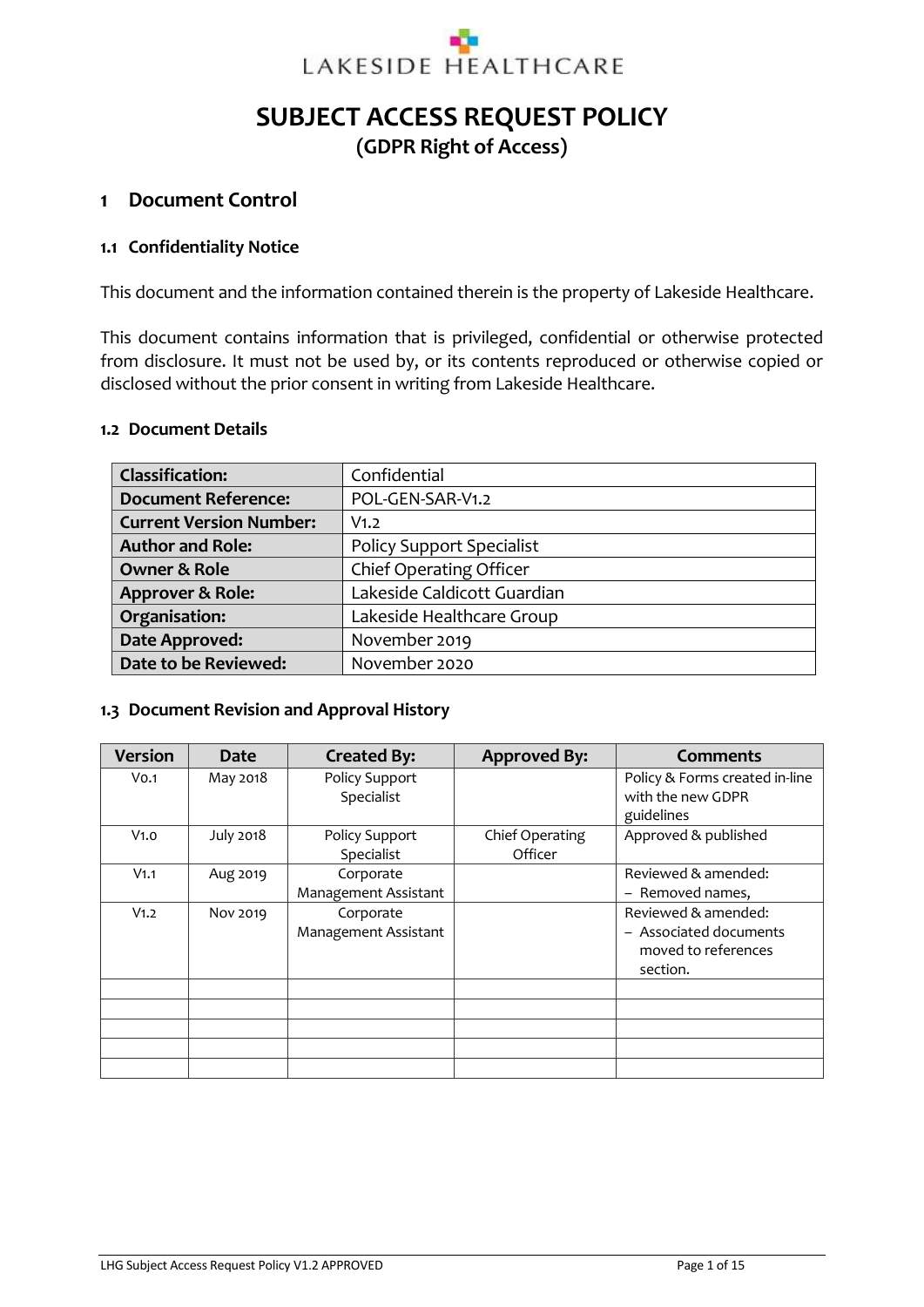### <span id="page-1-1"></span>**2 Contents**

| $\overline{3}$                                                                       |      |                                                                                        |  |  |
|--------------------------------------------------------------------------------------|------|----------------------------------------------------------------------------------------|--|--|
| 4                                                                                    |      |                                                                                        |  |  |
| 5                                                                                    |      |                                                                                        |  |  |
| 6                                                                                    |      |                                                                                        |  |  |
|                                                                                      | 6.1  |                                                                                        |  |  |
|                                                                                      | 6.2  |                                                                                        |  |  |
|                                                                                      | 6.3  |                                                                                        |  |  |
|                                                                                      | 6.4  |                                                                                        |  |  |
|                                                                                      | 6.5  |                                                                                        |  |  |
|                                                                                      | 6.6  |                                                                                        |  |  |
|                                                                                      | 6.7  |                                                                                        |  |  |
|                                                                                      | 6.8  |                                                                                        |  |  |
|                                                                                      | 6.9  |                                                                                        |  |  |
|                                                                                      | 6.10 |                                                                                        |  |  |
|                                                                                      | 6.11 |                                                                                        |  |  |
|                                                                                      | 6.12 |                                                                                        |  |  |
|                                                                                      | 6.13 |                                                                                        |  |  |
|                                                                                      | 6.14 |                                                                                        |  |  |
|                                                                                      | 6.15 |                                                                                        |  |  |
| 7                                                                                    |      |                                                                                        |  |  |
| 8                                                                                    |      |                                                                                        |  |  |
| 9                                                                                    |      |                                                                                        |  |  |
|                                                                                      |      |                                                                                        |  |  |
|                                                                                      |      | Appendix B - Subject Access Request Form - Requests Made on Behalf of an Individual 12 |  |  |
| Appendix C - Recording Verbal Subject Access Requests (Face to Face or by Phone)  13 |      |                                                                                        |  |  |
| Appendix D - Subject Access Request - Information Being Collected in Person  14      |      |                                                                                        |  |  |
|                                                                                      |      | Appendix E - Subject Access Request Insurance Request Letter to Patients 15            |  |  |

## <span id="page-1-0"></span>**3 Introduction**

The General Data Protection Regulation (GDPR) clarifies that the reason for allowing individuals to access their personal data is so that they are aware of and can verify the lawfulness of the processing and understand how and why LHG is using their data.

Under the GDPR, individuals have the right to obtain:

- Confirmation that their data is being processed,
- Access to their personal data (and only theirs),
- Other supplementary information this largely corresponds to the information that has been provided in the privacy notice.

[https://ico.org.uk/for-organisations/guide-to-the-general-data-protection-regulation](https://ico.org.uk/for-organisations/guide-to-the-general-data-protection-regulation-gdpr/individual-rights/right-of-access/)[gdpr/individual-rights/right-of-access/](https://ico.org.uk/for-organisations/guide-to-the-general-data-protection-regulation-gdpr/individual-rights/right-of-access/)

An application for access to health records may be made in any of the circumstances explained below. This policy does not apply to requests to access records of deceased patients, as the GDPR does not apply to the data of deceased patients.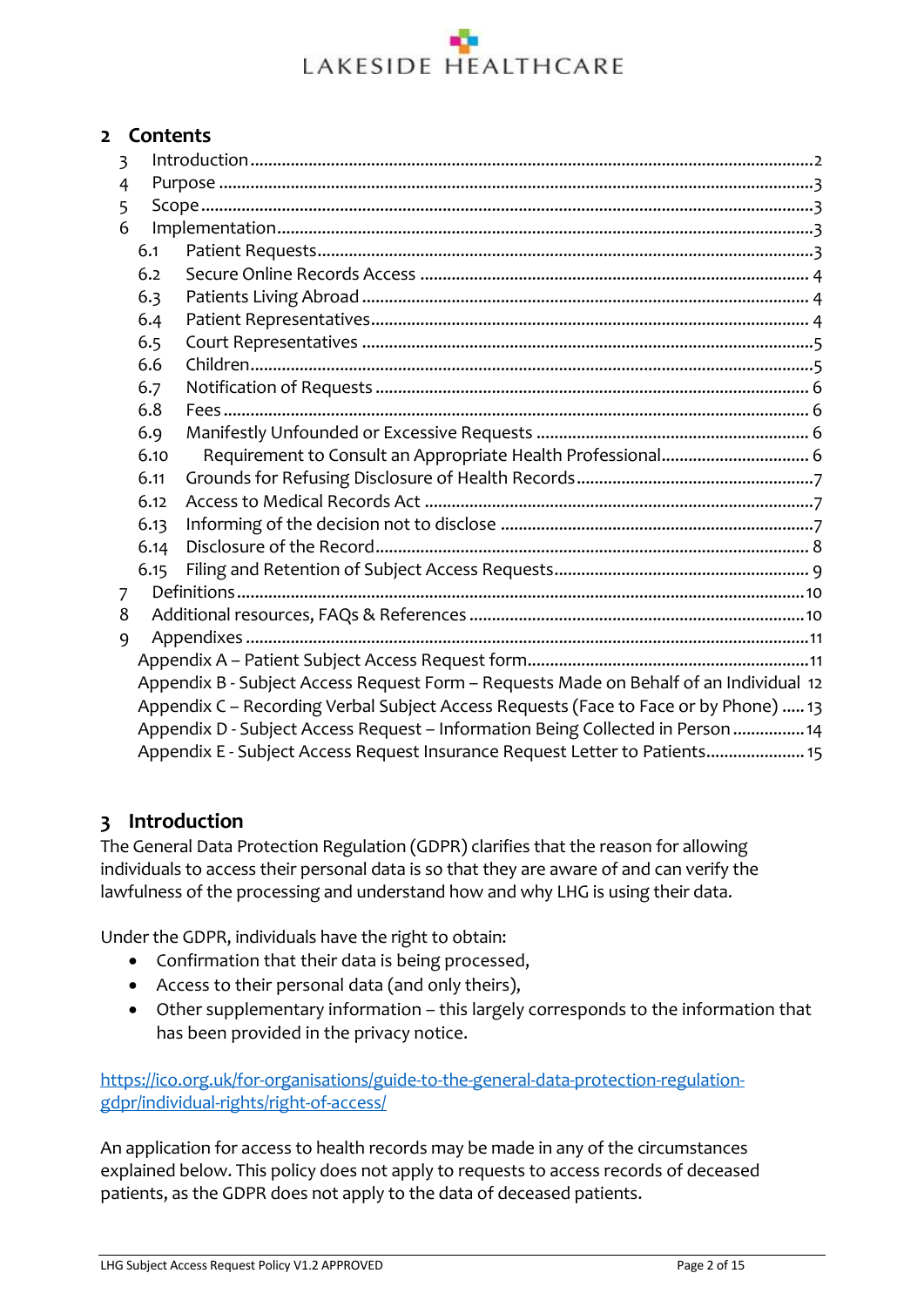

# **4 Purpose**

The purpose of this policy and protocol is to provide clear and concise guidelines to LHG staff on Subject Access Requests.

Lakeside Healthcare Group (LHG) therefore will:

- Ensure all staff are familiar with this policy and that its purpose and principles are well understood and that the associated procedures are rigorously applied,
- Regard breaches of this policy as misconduct and could lead to disciplinary proceedings.

All Employees are under a duty to comply with these rules. Failure to do so will result in disciplinary action being taken.

This policy and procedure replaces all previous policies and procedures relating to Subject Access Requests.

# <span id="page-2-0"></span>**5 Scope**

This policy applies to all clinicians, employees, partners and executives. It also applies to other people who work at LHG e.g. locum GPs, non-employed nursing staff, students, volunteers, temporary staff and contractors.

LHG will ensure that, if relevant to the job role, staff will understand the Subject Access Request Policy, and that partners, supervisors, managers and employees will be trained to enable them to apply the principles of this Policy within their roles and provide advice and guidance.

The Subject Access Request Policy forms part of LHG Induction Programme for new and transferred Employees, where this is relevant to the job role.

# <span id="page-2-1"></span>**6 Implementation**

### <span id="page-2-2"></span>**6.1 Patient Requests**

A request for access to health records in accordance with the GDPR can be made in writing to LHG. A simple form is included in this policy for patients to use, if they wish, this can be found in Appendix A – [Patient Subject Access Request](#page-10-1) form. Requests for access can be made verbally, or in writing, to any member of LHG staff. A form to record verbal requests, made either face-to-face or by phone can be found in Appendix C – Recording Verbal Subject Access [Requests \(Face to Face or by Phone\)](#page-12-0)

All requests should be documented. The documented request should then be passed on to either the Administration Team or the Information Governance lead. A list of the Information Governance Leads for LHG can be found in the LHG Policy Site Localisation Sheet on Oak. Requests must be recorded in the Subject Access Request Register.

A request does not have to include the phrase "subject access request" or "Article 15 of the GDPR" or "data protection" or "right of access".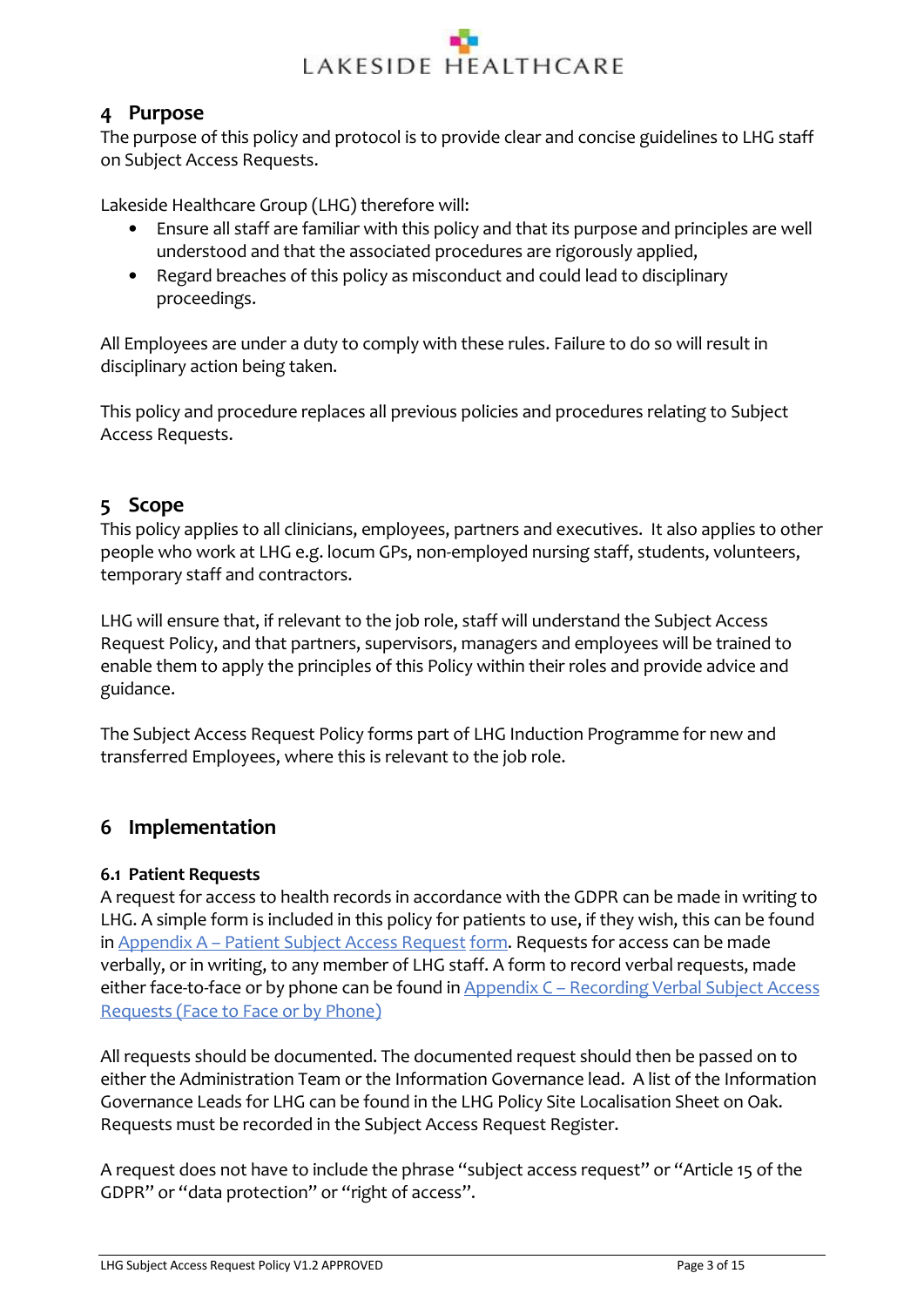The requester should provide enough proof to satisfy LHG of their identity (and LHG is entitled to verify their identity using "reasonable means"). LHG must only request information that is necessary to confirm who they are. LHG should request any identity verification as soon as possible after the request has been received.

The default assumption when a requester asks for "a copy of their GP record" is that the information requested by the individual is the *entire* GP record. However, LHG may check with the applicant whether all or just some of the information contained in the health record is required before processing the request. The GDPR permits LHG to ask the individual to specify the information the request relates to (Recital 63) where LHG is processing a large amount of information about the individual. As a result, the information disclosed can be less than the entire GP record by mutual agreement (the individual must agree so voluntarily and freely).

### Recital 63 of the GDPR states:

*"Where possible, the controller should be able to provide remote access to a secure system which would provide the data subject with direct access to his or her personal data."* 

A patient is under no obligation to provide a reason for the request, even if asked by LHG.

### <span id="page-3-0"></span>**6.2 Secure Online Records Access**

LHG can offer, if appropriate, for a requester to be enabled to securely access online their Summary Care Record (SCR), their Detailed Coded Record or their Full Medical Record. This would then allow them to access the information that they might be seeking. Access should follow identify verification and a review of the record.

### <span id="page-3-1"></span>**6.3 Patients Living Abroad**

For former patients living outside of the UK and whom once had treatment for their stay here, under GDPR they still have the same rights to apply for access to their UK health records. Such a request should be dealt with as someone making an access request from within the UK.

### <span id="page-3-2"></span>**6.4 Patient Representatives**

A patient can give written authorisation for a person (for example a solicitor or relative) to make an application on their behalf.

A patient's representative (e.g. solicitor or authorised person), is under no obligation to provide a reason for the request, even if asked by LHG.

LHG must be satisfied that the third party making the request *is entitled* to act on behalf of the individual, but it is the third party's responsibility to provide evidence of this entitlement. This might be a written authority to make the request, or it might be a more general power of attorney (Legal Power of Attorney for Health and Welfare) in the case of an individual who no longer has the mental capacity to manage their own health.

LHG is entitled to send the information requested *directly to the patient* if we think that the patient may not understand what information would be disclosed to a third party who has made a request on their behalf.

A next of kin has no rights of access to medical record, unless they have Health & Welfare Power of Attorney.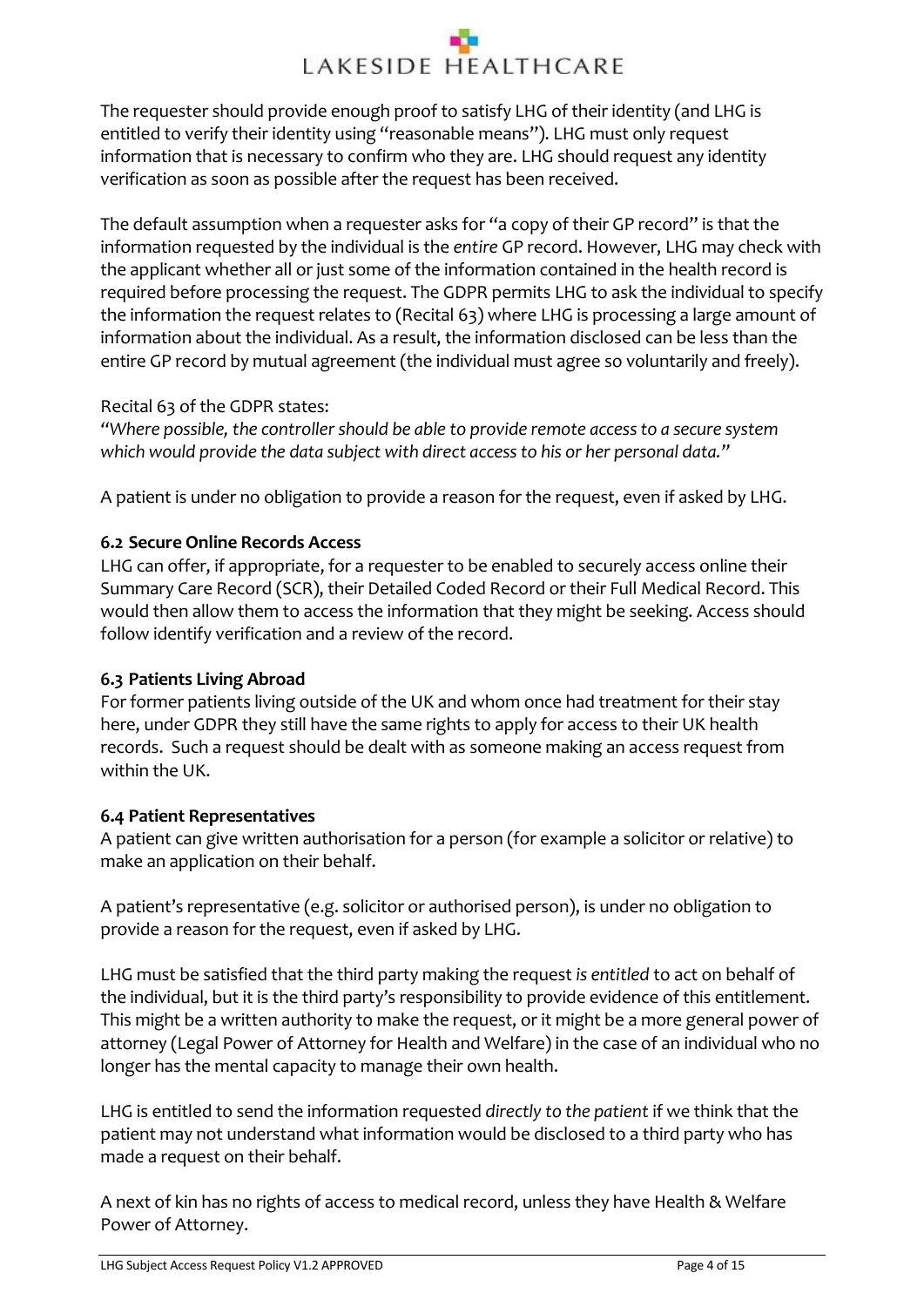A form for a Subject Access Request on behalf of an individual can be found i[n Appendix B](#page-11-0) - Subject Access Request Form – Requests [Made on Behalf of an Individual](#page-11-0)

### <span id="page-4-0"></span>**6.5 Court Representatives**

A person appointed by the Court to manage the affairs of a patient who is incapable of managing his or her own affairs may make an application. Access may be denied where the GP is of the opinion that the patient underwent relevant examinations or investigations in the expectation that the information would not be disclosed to a third party.

### <span id="page-4-1"></span>**6.6 Children**

No matter their age, it is *the child* who has the right of access to their information.

Before responding to a subject access request for information held about a child, we should consider whether the child is mature enough to understand their rights. If we are confident that the child can understand their rights, then we should usually respond directly to the child. We may, however, allow the parent to exercise the child's rights *on their behalf* if the child authorises this, or if it is evident that this is in the best interests of the child.

What matters is that the child is able to understand (in broad terms) what it means to make a subject access request and how to interpret the information they receive as a result of doing so.

When considering borderline cases, LHG should take into account, among other things:

- The child's level of maturity and their ability to make decisions like this;
- The nature of the personal data;
- Any court orders relating to parental access or responsibility that may apply (you should contact your local Caldecott Guardian for further advice if required);
- Any duty of confidence owed to the child or young person;
- Any consequences of allowing those with parental responsibility access to the child's or young person's information. This is particularly important if there have been allegations of abuse or ill treatment;
- Any detriment to the child or young person if individuals with parental responsibility cannot access this information;
- Any views the child or young person has on whether their parents should have access to information about them.

A person with parental responsibility is either:

- The birth mother;
- The birth father (if married to the mother at the time of child's birth or subsequently or named on the birth certificate);
- An individual given parental responsibility by a court.

*(This is not an exhaustive list but contains the most common circumstances)*

If the appropriate health professional considers that a child patient is Gillick competent (i.e. has sufficient maturity and understanding to make decisions about disclosure of their records) then the child should be asked for his or her consent before disclosure is given to someone with parental responsibility.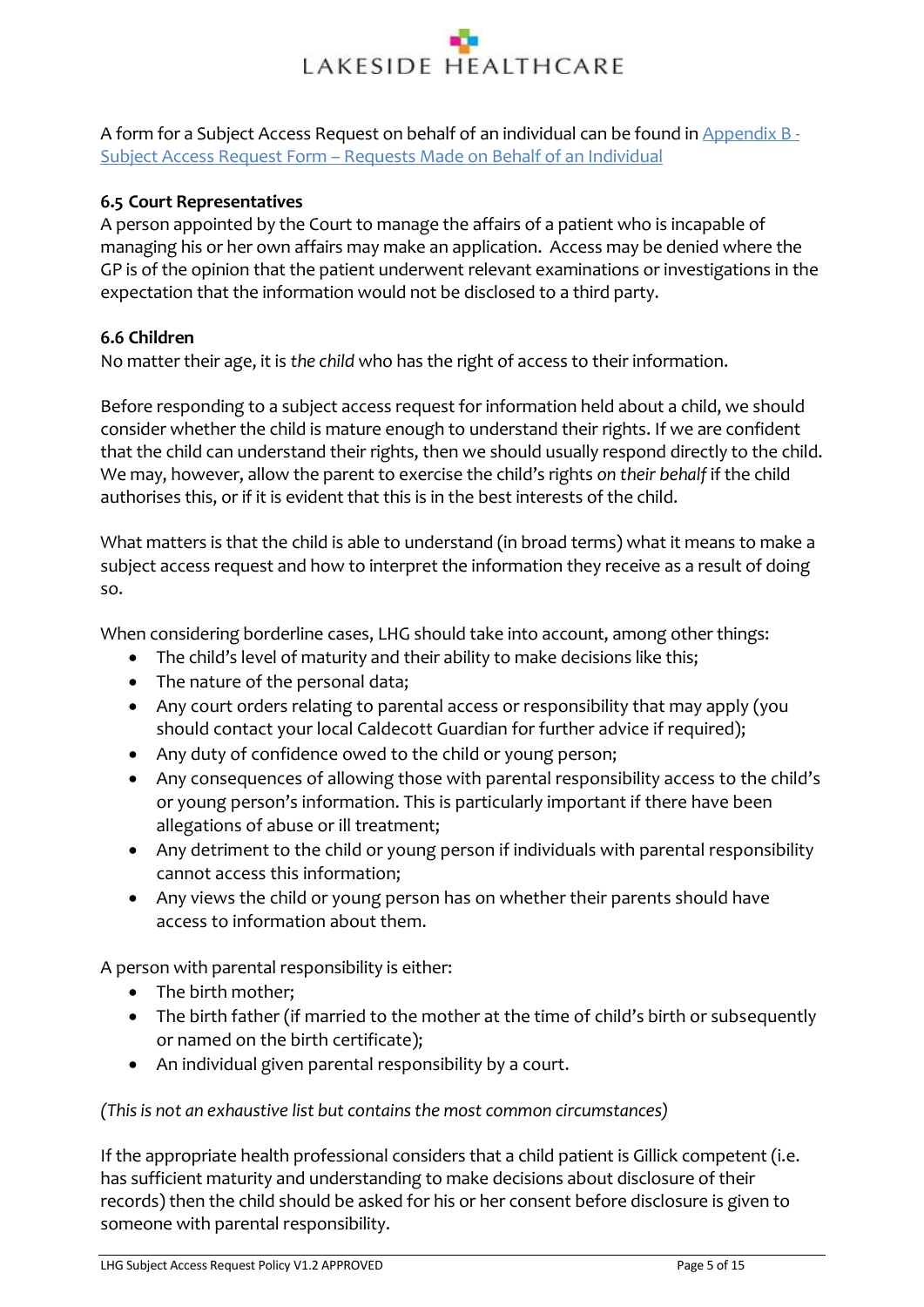If the child is not Gillick competent and there is more than one person with parental responsibility, each may independently exercise their right of access. Technically, if a child lives with, for example, their mother and the father applies for access to the child's records, there is no "obligation" to inform the mother. In practical terms, however, this may not be possible and both parents should be made aware of access requests unless there is a good reason not to do so.

In all circumstances good practice dictates that a Gillick competent child should be encouraged to involve parents or other legal guardians in any treatment/disclosure decisions.

### <span id="page-5-0"></span>**6.7 Notification of Requests**

Each site will keep a Subject Access Request Register of all requests in order to ensure that requests and response deadlines are monitored and adhered to.

### <span id="page-5-1"></span>**6.8 Fees**

LHG must provide a copy of the information **free of charge**, including **not** charging for postage costs.

However, LHG may charge a reasonable fee to comply with requests for further copies of the same information. The fee must be based on the administrative cost of providing the information.

LHG may also charge a reasonable fee if the request is manifestly unfounded or excessive. The fee must be based on the administrative cost of providing the information.

### <span id="page-5-2"></span>**6.9 Manifestly Unfounded or Excessive Requests**

Where requests are manifestly unfounded or excessive, in particular because they are repetitive, LHG can:

- Charge a reasonable fee taking into account the administrative costs of providing the information;
- Refuse to respond.

Where LHG refuses to respond to a request, LHG must explain why to the individual, informing them of their right to complain to the supervisory authority and to a judicial remedy without undue delay, and at the latest within one month.

### <span id="page-5-3"></span>**6.10 Requirement to Consult an Appropriate Health Professional**

It is LHG's responsibility to consider an access request and to disclose the records if the correct procedure has been followed. Before LHG discloses or provides copies of medical records, the records must be checked, and the release must be documented and authorised.

It is the responsibility of LHG to ensure that the information to be released:

- Does not disclose anything that identifies any other data subject. The only exception to this is the identity of people involved in the care of the individual requester, such as community staff or hospital specialists;
- Does not disclose anything that is likely to result in harm to the data subject or anyone else;
- Does not disclose anything subject to a court order or that is privileged or subject to fertilisation or adoption legislation.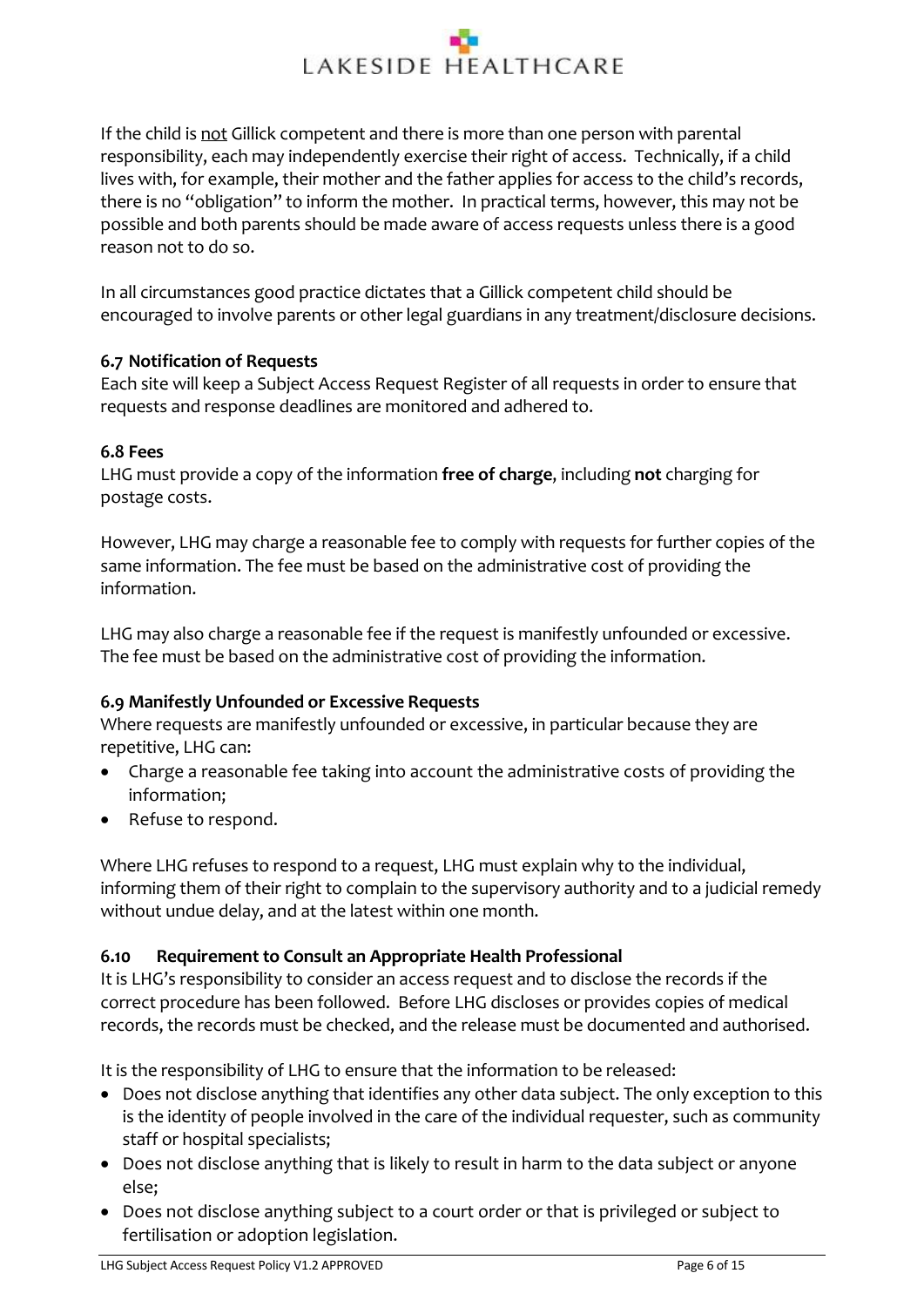### <span id="page-6-0"></span>**6.11Grounds for Refusing Disclosure of Health Records**

LHG should refuse to disclose all or part of the health record if the Health Professional is of the view that:

- Disclosure would be likely to cause serious harm to the physical or mental health of the patient or any other person;
- The records refer to another individual who can be identified from that information (apart from a health professional). This is unless:
	- o That other individual's consent is obtained,
	- o The records can be anonymised,
	- o It is reasonable in all the circumstances to comply with the request without that individual's consent, taking into account any duty of confidentiality owed to the third party.
- The request is being made for a child's records by someone with parental responsibility or for an incapacitated person's record by someone with power to manage their affairs, and:
	- o The information was given by the patient in the expectation that it would not be disclosed to the person making the request;
	- o The patient has expressly indicated it should not be disclosed to that person.

For the avoidance of doubt, we cannot refuse to provide access to personal data about an individual *simply because we obtained that data from a third party.* 

### <span id="page-6-1"></span>**6.12 Access to Medical Records Act**

LHG will not provide information under a Subject Access Request made on behalf of a patient by a solicitor, insurance agency or employer, and where it is clear that such a request should be made under the Access to Medical Records Act. This would refer to reports for employment (proposed or actual) and insurance purposes (any "insurance contract" so covering accident claims, insured negligence, or anything covered by an insurance contract that requires a medical report to support an actual or potential insured claim).

If necessary, or unsure, LHG will seek clarification from both the requester and the patient concerned.

Appendix E - [Subject Access Request Insurance Request Letter to Patients](#page-14-0) is to be used to contact the patient to ensure they understand what they are requesting, or what is being requested on their behalf, i.e. a whole medical record, as opposed to a more defined report.

The requester should be informed in writing that LHG is seeking further clarification from the patient and this may cause a delay.

### <span id="page-6-2"></span>**6.13 Informing of the decision not to disclose**

If a decision is taken that the record should not be disclosed, a letter must be emailed to them securely or sent by recorded delivery to the patient or their representative stating the grounds for refusing disclosure.

The letter must inform the patient or representative without undue delay and within one month of receipt of the request, and will state:

- The reasons you are not taking action;
- Their right to make a complaint to LHG;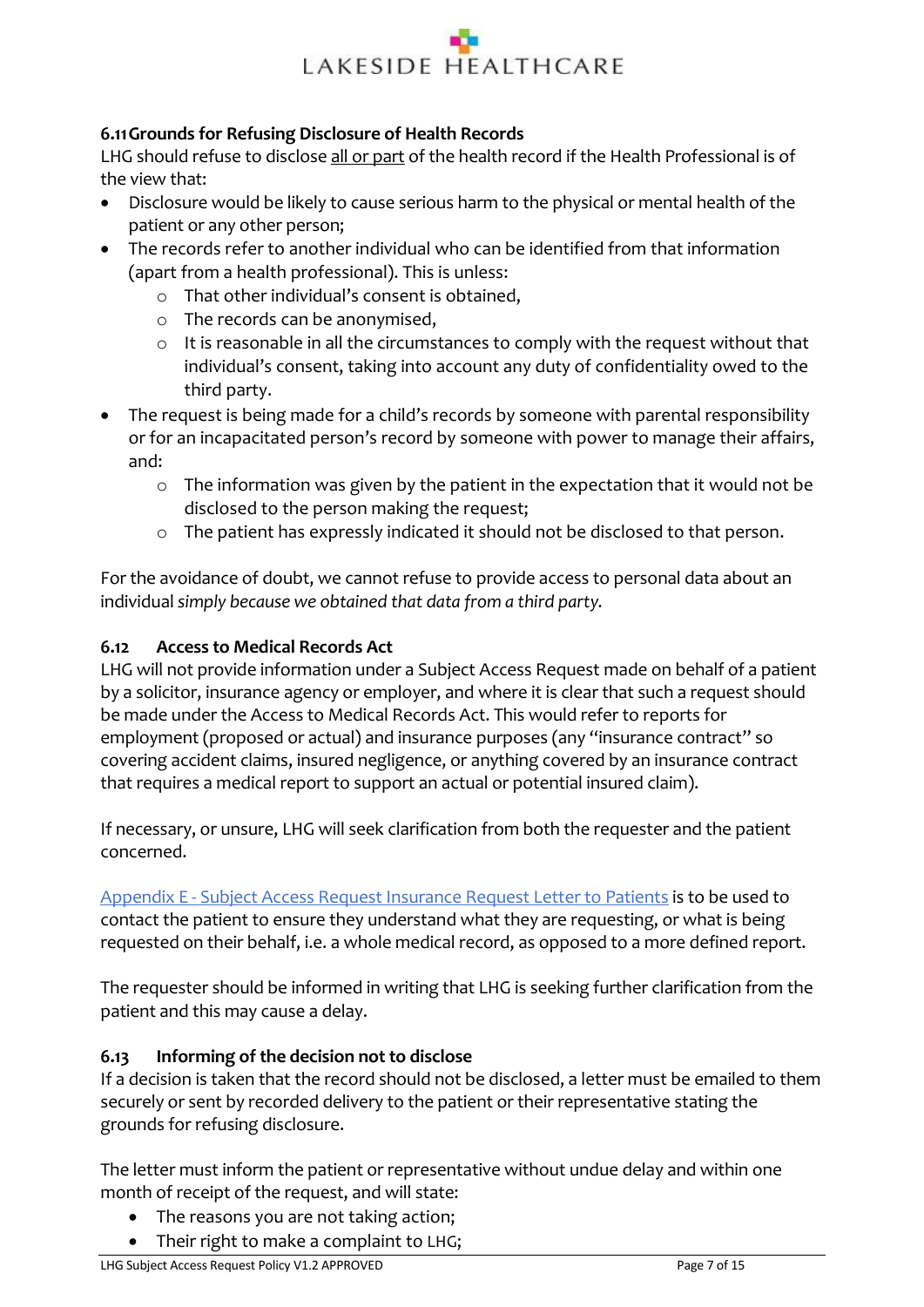- Their right to make a complaint to the ICO or another supervisory authority;
- Their ability to seek to enforce this right through a judicial remedy.

### <span id="page-7-0"></span>**6.14 Disclosure of the Record**

Information must be provided without delay and at the latest within one month. This is calculated from the day *after* the request is received, which will be day one, even if this is a non-working day.

The period for responding to the request begins at receipt of the request, or:

- When LHG receives any additional information required to confirm the identity of the requester
- When LHG receives any additional information requested (and required) to clarify the request

In addition to the information requested, LHG Privacy Notice will also be provided to the individual.

When the information is provided by LHG, this is for personal use only. The security and confidentiality of the records becomes the responsibility of the requestor and LHG cannot be held responsible for any onward transmission or distribution.

If a request is made verbally, for example within a GP consultation, then the GP should pass this request to the Administrative Team or ask the patient to contact the Administration directly via the Reception Team. Only if it is appropriate and possible within the consultation and, no additional ID verification is required – should the GP provide the requested information immediately, in which case the GP must make the Administration team aware of the request so that the Verbal Subject Access Request can be recorded on the Subject Access Request Register.

LHG will be able to extend the period of compliance by a further two months where requests are complex or numerous. If this is the case, LHG must inform the individual within one month of the receipt of the request and explain why the extension is necessary.

Once the appropriate documentation has been received and disclosure approved, the copy of the health record may be left for the patient or their representative to collect in person, emailed to them securely or sent via recorded delivery.

If the information requested is handed directly to the patient, then verifiable identification must be confirmed at the time of collection.

It should be assumed that if an individual makes a request electronically (i.e. by email), LHG should provide the information in a commonly used electronic format (e.g. as .pdf or .doc) and provide it to the requester by email.

If sending the information via email, LHG will:

- Check that the individual wishes to receive the information via email
- Check the email address, and send an email to the address requesting confirmation of receipt, in order to verify the address and test that the individual can receive, and access, a test email and attachment via NHSmail's [Secure] encryption service. The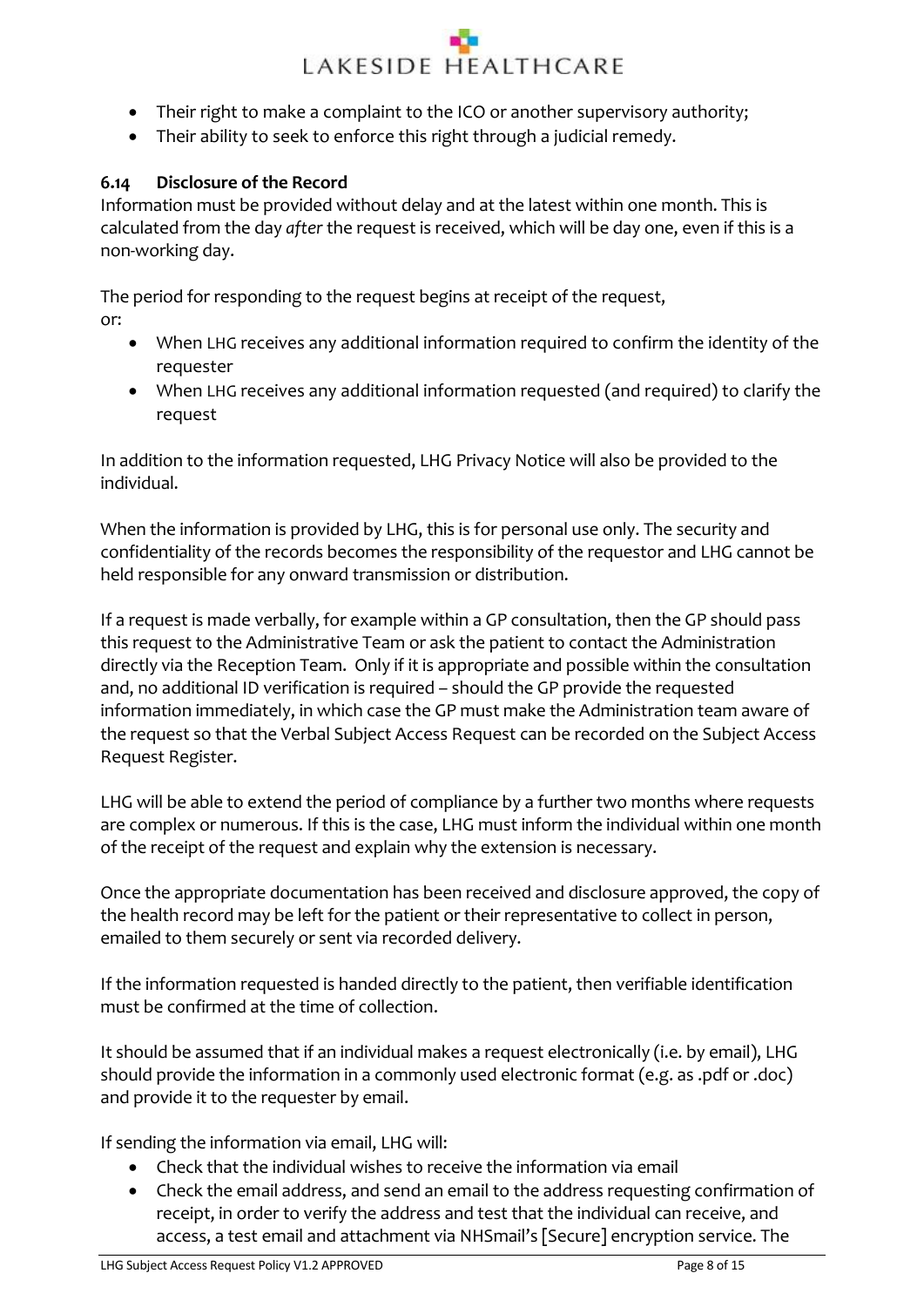<span id="page-8-1"></span>individual will need to register to access the information via Trend Micro upon receipt. Guidance can be found here:

[https://www.igt.hscic.gov.uk/KnowledgeBaseNew/HSCIC\\_Sending%20an%20encrypted](https://www.igt.hscic.gov.uk/KnowledgeBaseNew/HSCIC_Sending%20an%20encrypted%20email%20from%20NHSmail%20to%20a%20non-secure%20email%20address.pdf) [%20email%20from%20NHSmail%20to%20a%20non-secure%20email%20address.pdf](https://www.igt.hscic.gov.uk/KnowledgeBaseNew/HSCIC_Sending%20an%20encrypted%20email%20from%20NHSmail%20to%20a%20non-secure%20email%20address.pdf)

- If in doubt about the recipient email address, LHG will not send the information via email
- Depending on the volume of data to be sent, the information may need to be split across multiple [Secure] emails, due to the maximum attachment files size. The individual should be made aware of this where this is the case**.**

## **Collection In Person**

Patients and representatives should be encouraged to collect SARs in person.

- Whilst awaiting collection, information should be stored securely and clearly addressed with patient's name, date of birth and address.
- "Office use only" checklist should be attached to the front and completed (including ID check) up on collection, refer to Appendix D - [Subject Access Request](#page-13-0) – Information [Being Collected](#page-13-0) in Person
- The checklist then will be scanned onto the patient's record to enable auditing of multiple requests and the original shredded.

### **Email**

Confidential information **will not** be sent by email unless:

- The email address of the recipient is absolutely verified, and
- The information is sent *securely* as described above
- The patient clearly expresses a preference to receive unencrypted information in this way

## **Post**

If sent by post:

- The record should be sent to a named individual
- By recorded delivery
- Marked "private and confidential"
- "For addressee only"
- LHG details should be on the reverse of the envelope.

### **Fax**

Information or reports **should not** be sent by fax, under any circumstances as this is not a secure format.

## <span id="page-8-0"></span>**6.15 Filing and Retention of Subject Access Requests**

The log and all documentation relating to a particular request should be kept and retained for a period of three years or six years if there has been a subsequent appeal.

All SAR request forms should be scanned to the patient's record to enable auditing of multiple requests and originals must be shredded.

A copy of the disclosure letter which sets out the outcome of the request, must be retained on the data subjects record, for example, medical record, personnel file, as a record of what was disclosed/withheld.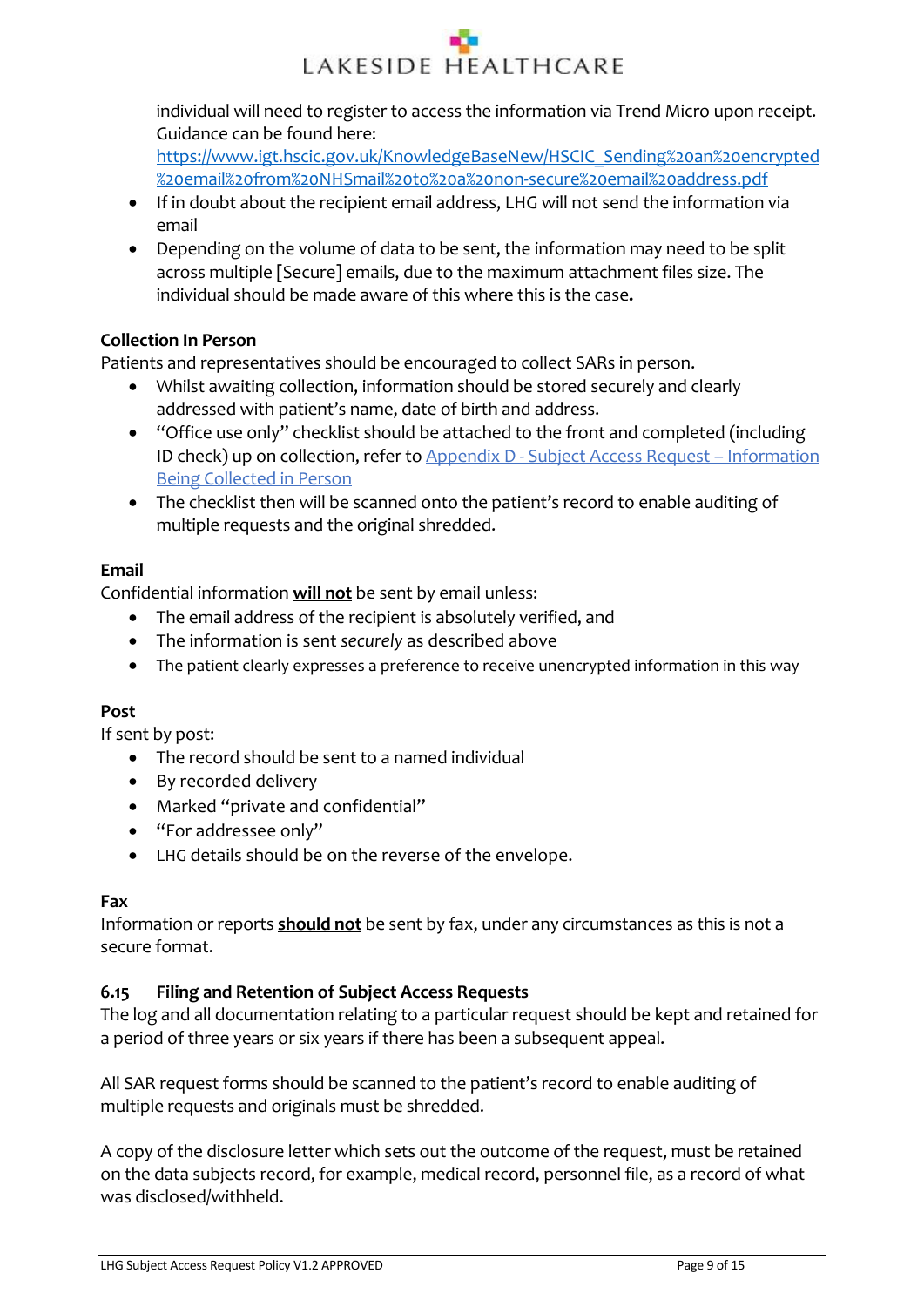## **7 Definitions**

- **LHG** Lakeside Healthcare, The Group, The Practice
- **Practice Manager**  Hub Manager, Operations Manager, Practice Manager
- **Information Commissioners Office (ICO)** role is to uphold information rights in the public interest.
- **General Data Protection Regulation (GDPR)** is a legal framework that sets guidelines for the collection and processing of personal information of individuals within the European Union (EU). GDPR will come into effect across the EU on May 25, 2018
- **Data Controller –** The organisation (or person) that determines the purposes for which and the way any personal data about individuals is processed.
- **Data Subject –** Is a living individual (not an organisation) who is the subject of the personal data.
- **Caldicott Guardian/Information Governance Lead –** The person responsible for ensuring that the organisation is compliant with the confidentiality requirements of the Data Protection Act 1998.
- **Subject Access Request (SAR)** Is any request made by an individual or an individual's representative for information held by LHG about that individual

# <span id="page-9-0"></span>**8 Additional resources, FAQs & References**

### **Resources**

- **ICO Guide to GDPR –** [https://ico.org.uk/for-organisations/guide-to-the-general-data](https://ico.org.uk/for-organisations/guide-to-the-general-data-protection-regulation-gdpr/)[protection-regulation-gdpr/](https://ico.org.uk/for-organisations/guide-to-the-general-data-protection-regulation-gdpr/)
- **CQC Guide to GDPR –** [https://www.cqc.org.uk/guidance-providers/gps/nigels-surgery-85](https://www.cqc.org.uk/guidance-providers/gps/nigels-surgery-85-data-security-protection-%E2%80%93-expectations-general-practice) [data-security-protection-%E2%80%93-expectations-general-practice](https://www.cqc.org.uk/guidance-providers/gps/nigels-surgery-85-data-security-protection-%E2%80%93-expectations-general-practice)
- **BMA & GDPR –** [https://www.bma.org.uk/advice/employment/ethics/confidentiality-and](https://www.bma.org.uk/advice/employment/ethics/confidentiality-and-health-records/general-data-protection-regulation-gdpr)[health-records/general-data-protection-regulation-gdpr](https://www.bma.org.uk/advice/employment/ethics/confidentiality-and-health-records/general-data-protection-regulation-gdpr)
- **GMC & GDPR –** [https://www.gmc-uk.org/ethical-guidance/learning](https://www.gmc-uk.org/ethical-guidance/learning-materials/understanding-the-new-data-protection-law)[materials/understanding-the-new-data-protection-law](https://www.gmc-uk.org/ethical-guidance/learning-materials/understanding-the-new-data-protection-law)
- **IGA Records Management Code of Practice for Health and Social Care 2016 –** [https://digital.nhs.uk/data-and-information/looking-after-information/data-security-and](https://digital.nhs.uk/data-and-information/looking-after-information/data-security-and-information-governance/codes-of-practice-for-handling-information-in-health-and-care/records-management-code-of-practice-for-health-and-social-care-2016)[information-governance/codes-of-practice-for-handling-information-in-health-and](https://digital.nhs.uk/data-and-information/looking-after-information/data-security-and-information-governance/codes-of-practice-for-handling-information-in-health-and-care/records-management-code-of-practice-for-health-and-social-care-2016)[care/records-management-code-of-practice-for-health-and-social-care-2016](https://digital.nhs.uk/data-and-information/looking-after-information/data-security-and-information-governance/codes-of-practice-for-handling-information-in-health-and-care/records-management-code-of-practice-for-health-and-social-care-2016)

### **Associated Documents**

- Grievance Policy,
- Disciplinary Policy,
- Equality & Diversity Policy,
- Data Protection & Security Policy,
- Confidentiality Policy,
- Privacy Notice.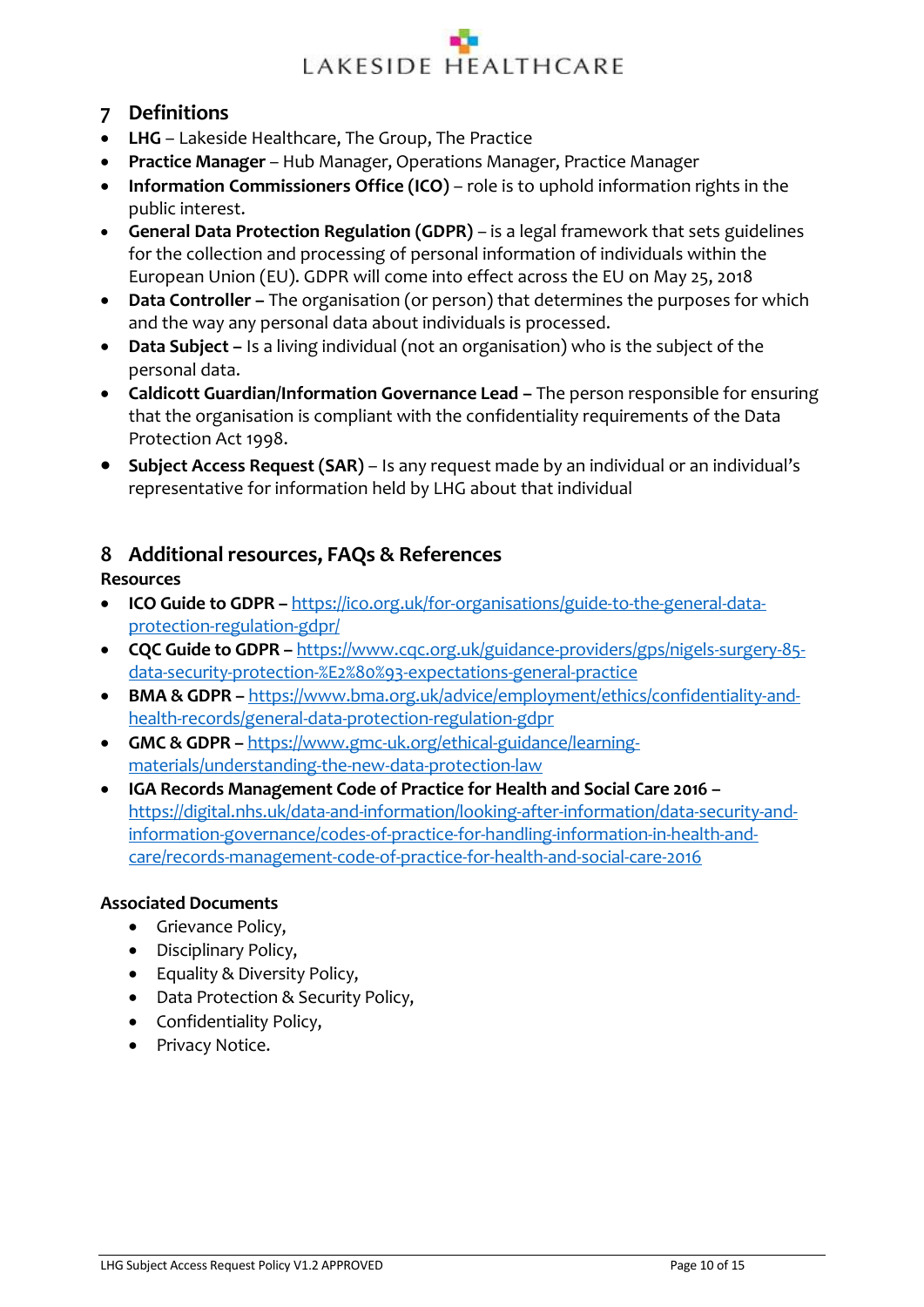### <span id="page-10-0"></span>**9 Appendixes**

## <span id="page-10-1"></span>**Appendix A – Patient Subject Access Request form**

| <b>Full Name</b>                                         | <b>Date of Request</b>                                                                                                                                                                                                                                                                                                                                                                                                                    |  |  |
|----------------------------------------------------------|-------------------------------------------------------------------------------------------------------------------------------------------------------------------------------------------------------------------------------------------------------------------------------------------------------------------------------------------------------------------------------------------------------------------------------------------|--|--|
| Date of Birth                                            | NHS Number (if known)                                                                                                                                                                                                                                                                                                                                                                                                                     |  |  |
| <b>Email</b>                                             |                                                                                                                                                                                                                                                                                                                                                                                                                                           |  |  |
| <b>Full Address</b>                                      |                                                                                                                                                                                                                                                                                                                                                                                                                                           |  |  |
| <b>Details of Request</b>                                | Please detail exactly what information you would like.<br>For example, information between two dates, information relating to a particular<br>medical condition, hospital letters only, or your entire GP record.                                                                                                                                                                                                                         |  |  |
| How would you like the<br>information to be<br>provided? | Please indicate your preferred format:<br>□ Email – Please ensure an up-to-date and secure email address is supplied above<br>$\Box$ Printed - To be collected in person<br>□ On-line - Access via Detailed coded record<br>(For Detail Coded Record access, the appropriate forms will need to be completed<br>and proof of ID seen)<br>Please note it may not always be possible to supply the information in your preferred<br>format. |  |  |

### **Declaration:**

This Subject Access Request is for my personal information. I understand that the information provided to me by Lakeside Healthcare Group is for my personal use only. The security and confidentiality of any information provided will become the responsibility of the requestor and Lakeside Healthcare Group cannot be held responsible for any onward transmission, distribution or loss.

**Patient's signature: Date:**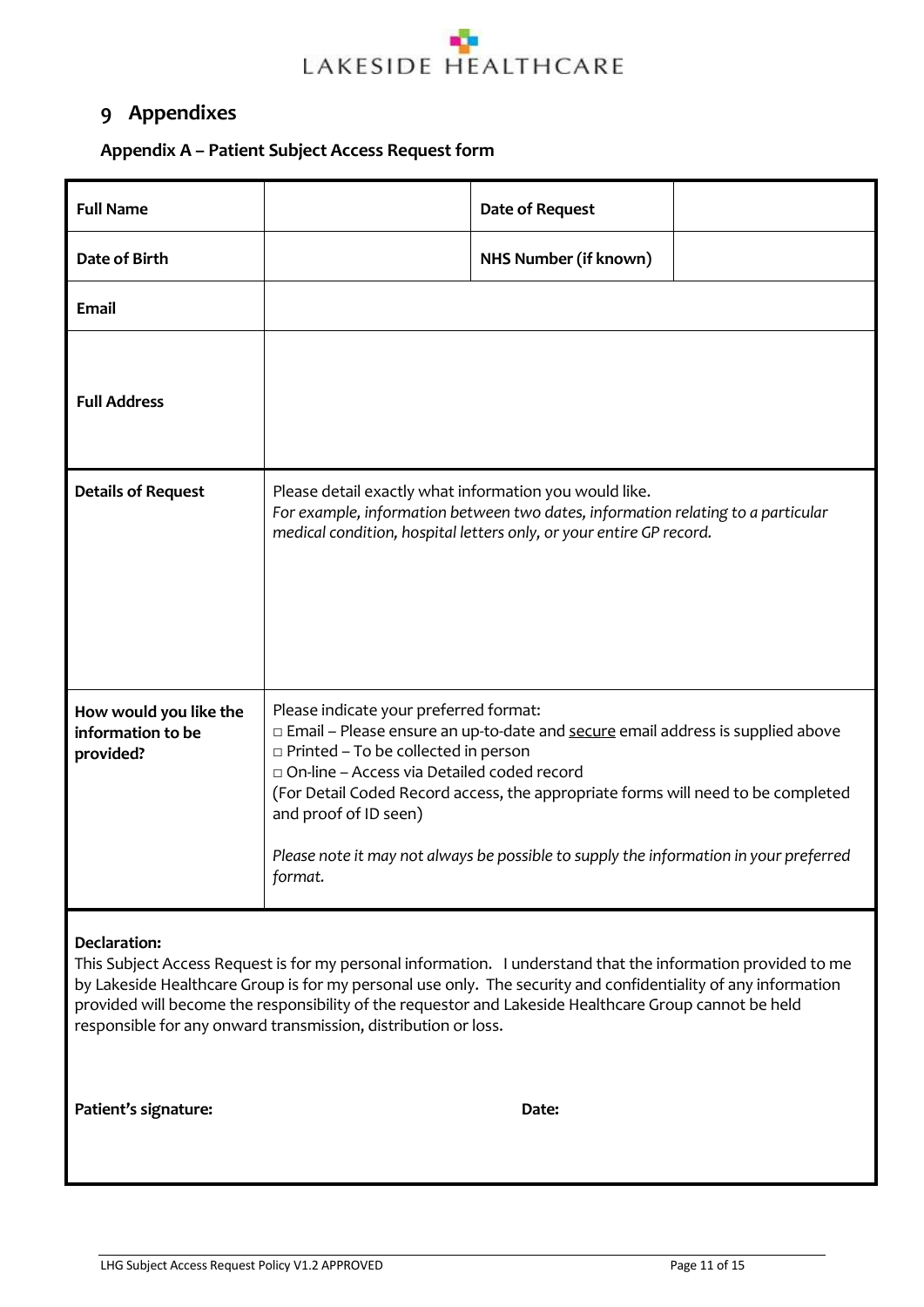

### <span id="page-11-0"></span>**Appendix B - Subject Access Request Form – Requests Made on Behalf of an Individual**

| <b>Patients Full Name</b>                                                                                                                                                                                                                                                                                                                                                                                                                                                                                                                                                                                                                                        |                                                                                                                                                                                                                                                                                                                                                                                                                               | <b>Date of Request</b> |  |
|------------------------------------------------------------------------------------------------------------------------------------------------------------------------------------------------------------------------------------------------------------------------------------------------------------------------------------------------------------------------------------------------------------------------------------------------------------------------------------------------------------------------------------------------------------------------------------------------------------------------------------------------------------------|-------------------------------------------------------------------------------------------------------------------------------------------------------------------------------------------------------------------------------------------------------------------------------------------------------------------------------------------------------------------------------------------------------------------------------|------------------------|--|
|                                                                                                                                                                                                                                                                                                                                                                                                                                                                                                                                                                                                                                                                  |                                                                                                                                                                                                                                                                                                                                                                                                                               |                        |  |
| <b>Patients Date of Birth</b>                                                                                                                                                                                                                                                                                                                                                                                                                                                                                                                                                                                                                                    |                                                                                                                                                                                                                                                                                                                                                                                                                               | NHS Number (if known)  |  |
| <b>Patients Full Address</b>                                                                                                                                                                                                                                                                                                                                                                                                                                                                                                                                                                                                                                     |                                                                                                                                                                                                                                                                                                                                                                                                                               |                        |  |
| <b>Name and Address of</b><br>Person Making the<br>Request                                                                                                                                                                                                                                                                                                                                                                                                                                                                                                                                                                                                       |                                                                                                                                                                                                                                                                                                                                                                                                                               |                        |  |
| <b>Email</b>                                                                                                                                                                                                                                                                                                                                                                                                                                                                                                                                                                                                                                                     |                                                                                                                                                                                                                                                                                                                                                                                                                               |                        |  |
| Please indicate the basis for applying on behalf of another individual:<br>$\Box$ Authorisation from the patient<br>$\Box$ I hold Lasting Power of Attorney for the patient<br>I am appointed as an independent Mental Capacity Advocate on behalf of the patient<br>$\Box$ I have parental responsibility and the patient is under 18, and lacks capacity to understand the request<br>$\Box$ I have parental responsibility and the patient is under 18, and has consented to the request<br>Please note that Lakeside Healthcare may contact you for further information and verification of the above.<br>OFFICE USE ONLY: Proof of the above seen? Yes / No |                                                                                                                                                                                                                                                                                                                                                                                                                               |                        |  |
|                                                                                                                                                                                                                                                                                                                                                                                                                                                                                                                                                                                                                                                                  |                                                                                                                                                                                                                                                                                                                                                                                                                               |                        |  |
| <b>Details of Request</b>                                                                                                                                                                                                                                                                                                                                                                                                                                                                                                                                                                                                                                        | Please detail exactly what information you would like.<br>For example, information between two dates, information relating to a particular<br>medical condition, hospital letters only, or your entire GP record.                                                                                                                                                                                                             |                        |  |
| How would you like the<br>information to be<br>provided?                                                                                                                                                                                                                                                                                                                                                                                                                                                                                                                                                                                                         | Please indicate your preferred format:<br>□ Email - Please ensure an up-to-date and secure email address is supplied above<br>$\Box$ Printed - To be collected in person<br>$\Box$ On-line – Access via Detailed coded record (For Detail Coded Record access the<br>appropriate forms will need to be completed and proof of ID seen)<br>Please note it may not always be possible to provide this in your preferred format. |                        |  |
| Declaration: I am the representative of the above individual and would like to make a Subject Access Request for<br>their personal information. I understand that the security and confidentiality of any information provided to me<br>by Lakeside Healthcare Group will become the responsibility of me as the requestor and Lakeside Healthcare<br>Group cannot be held responsible for any onward transmission, distribution or loss. I understand that I might be<br>contacted by LHG for further information, or clarification about the request, if needed.                                                                                               |                                                                                                                                                                                                                                                                                                                                                                                                                               |                        |  |
| Patient's signature:                                                                                                                                                                                                                                                                                                                                                                                                                                                                                                                                                                                                                                             |                                                                                                                                                                                                                                                                                                                                                                                                                               | Date:                  |  |
|                                                                                                                                                                                                                                                                                                                                                                                                                                                                                                                                                                                                                                                                  |                                                                                                                                                                                                                                                                                                                                                                                                                               |                        |  |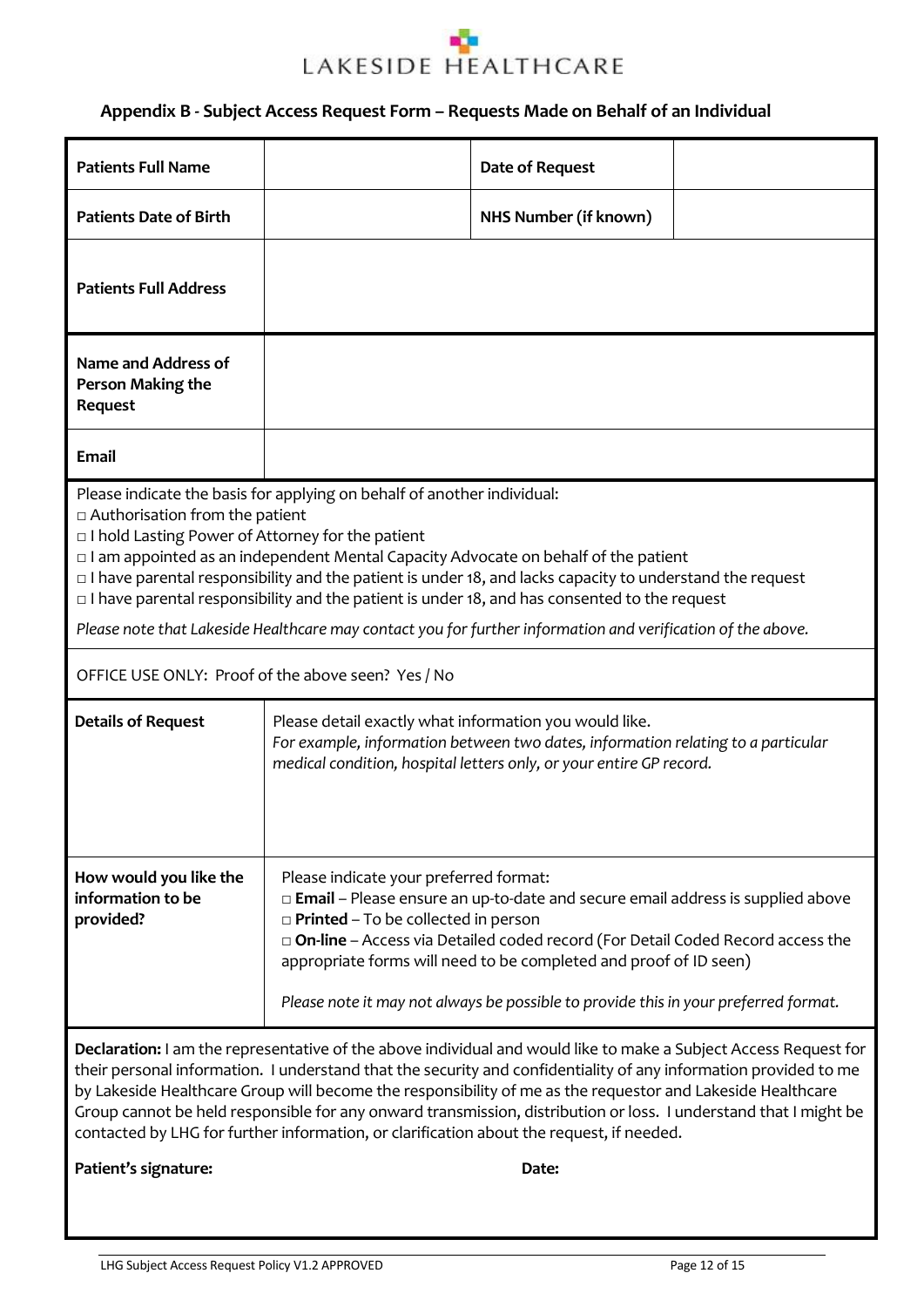### <span id="page-12-0"></span>**Appendix C – Recording Verbal Subject Access Requests** (Face to Face or by Phone)

### *\*\*Do not proceed until you are certain of the patient's identity.\*\**

| <b>Patients Full Name</b>                                   |                                                                                                                                                                                                                   | Date of request                                                                                                                                                                                                                                                                                                                  |          |
|-------------------------------------------------------------|-------------------------------------------------------------------------------------------------------------------------------------------------------------------------------------------------------------------|----------------------------------------------------------------------------------------------------------------------------------------------------------------------------------------------------------------------------------------------------------------------------------------------------------------------------------|----------|
| <b>Patients Date of Birth</b>                               |                                                                                                                                                                                                                   | NHS Number (if known)                                                                                                                                                                                                                                                                                                            |          |
| Request made?                                               | □ Face-to-face<br>$\square$ Telephone                                                                                                                                                                             | <b>Patient Identity Checked?</b>                                                                                                                                                                                                                                                                                                 | YES / NO |
| <b>Patients Full Address</b>                                |                                                                                                                                                                                                                   |                                                                                                                                                                                                                                                                                                                                  |          |
| Is the request made on<br>behalf of another<br>individual?  | YES / NO<br>Please make the requester aware that Lakeside Healthcare Group will need to contact<br>them to verify the basis of making a request on behalf of a patient.                                           |                                                                                                                                                                                                                                                                                                                                  |          |
| Name and contact details<br>of the requester                |                                                                                                                                                                                                                   |                                                                                                                                                                                                                                                                                                                                  |          |
| <b>Email</b>                                                |                                                                                                                                                                                                                   |                                                                                                                                                                                                                                                                                                                                  |          |
| Details of request                                          | Please detail exactly what information you would like.<br>For example, information between two dates, information relating to a particular<br>medical condition, hospital letters only, or your entire GP record. |                                                                                                                                                                                                                                                                                                                                  |          |
|                                                             |                                                                                                                                                                                                                   |                                                                                                                                                                                                                                                                                                                                  |          |
| How does patient want<br>the information to be<br>provided? | Please indicate your preferred format:<br>$\Box$ Printed – To be collected in person                                                                                                                              | □ Email – Please ensure an up-to-date and secure email address is supplied above<br>□ On-line - Access via Detailed coded record (For Detail Coded Record access the<br>appropriate forms will need to be completed and proof of ID seen)<br>Please note it may not always be possible to provide this in your preferred format. |          |
|                                                             | verification or clarification about the request, if needed**                                                                                                                                                      | **Remind the patient that they might be contacted by Lakeside Healthcare Group for further information, identity                                                                                                                                                                                                                 |          |
| <b>Completed By:</b>                                        | Signature:                                                                                                                                                                                                        |                                                                                                                                                                                                                                                                                                                                  | Date:    |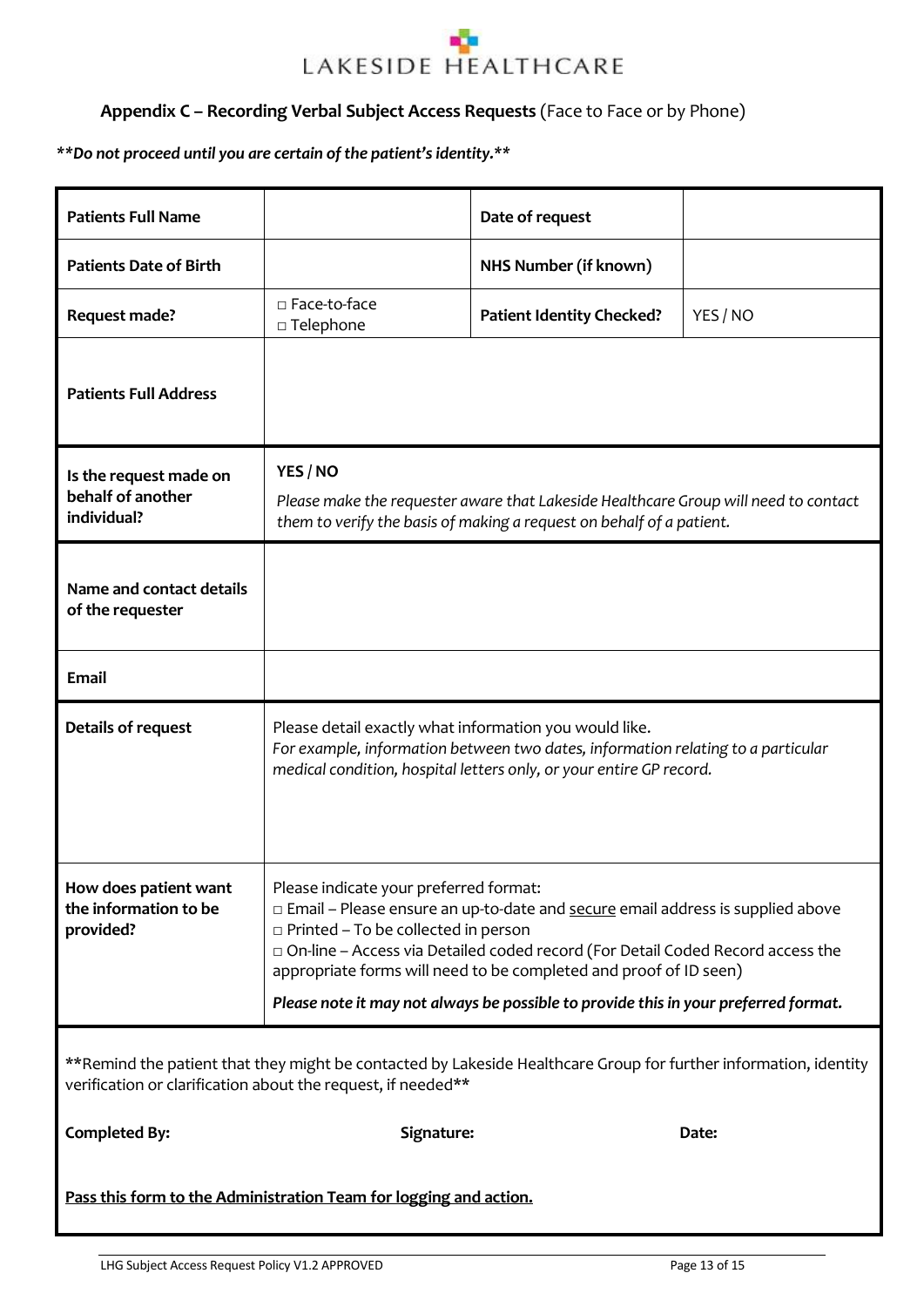

### <span id="page-13-0"></span>**Appendix D - Subject Access Request – Information Being Collected in Person**

#### **FOR OFFICE USE ONLY**

| <b>Patients Full Name</b>                                                                                                                                                                                                                       |                          | <b>Date of Original Request</b> |  |
|-------------------------------------------------------------------------------------------------------------------------------------------------------------------------------------------------------------------------------------------------|--------------------------|---------------------------------|--|
| <b>Patients Date of Birth</b>                                                                                                                                                                                                                   |                          | NHS Number (if known)           |  |
| Proof of ID                                                                                                                                                                                                                                     | Details of ID seen       |                                 |  |
|                                                                                                                                                                                                                                                 | ID photocopied? Yes / No |                                 |  |
| Details of the<br>information being<br>collected                                                                                                                                                                                                |                          |                                 |  |
| Declaration:<br>By signing this form, I confirm that I have safely received the information, and that I am responsible for this<br>information and that it is kept safe, secure and confidential at all times.                                  |                          |                                 |  |
| <b>Signature of Patient</b>                                                                                                                                                                                                                     |                          |                                 |  |
| <b>Date</b>                                                                                                                                                                                                                                     |                          |                                 |  |
| <b>Signature of Staff</b><br><b>Member Handing Over</b><br><b>Information</b>                                                                                                                                                                   |                          |                                 |  |
| Date                                                                                                                                                                                                                                            |                          |                                 |  |
| **Remind the patient that it is their responsibility to ensure that the information they are given is kept safe,<br>secure and confidential at all times. We cannot be held responsible for any loss of the information provided to<br>them. ** |                          |                                 |  |

**Pass this completed form back to the Clinical Administration Team for future reference**